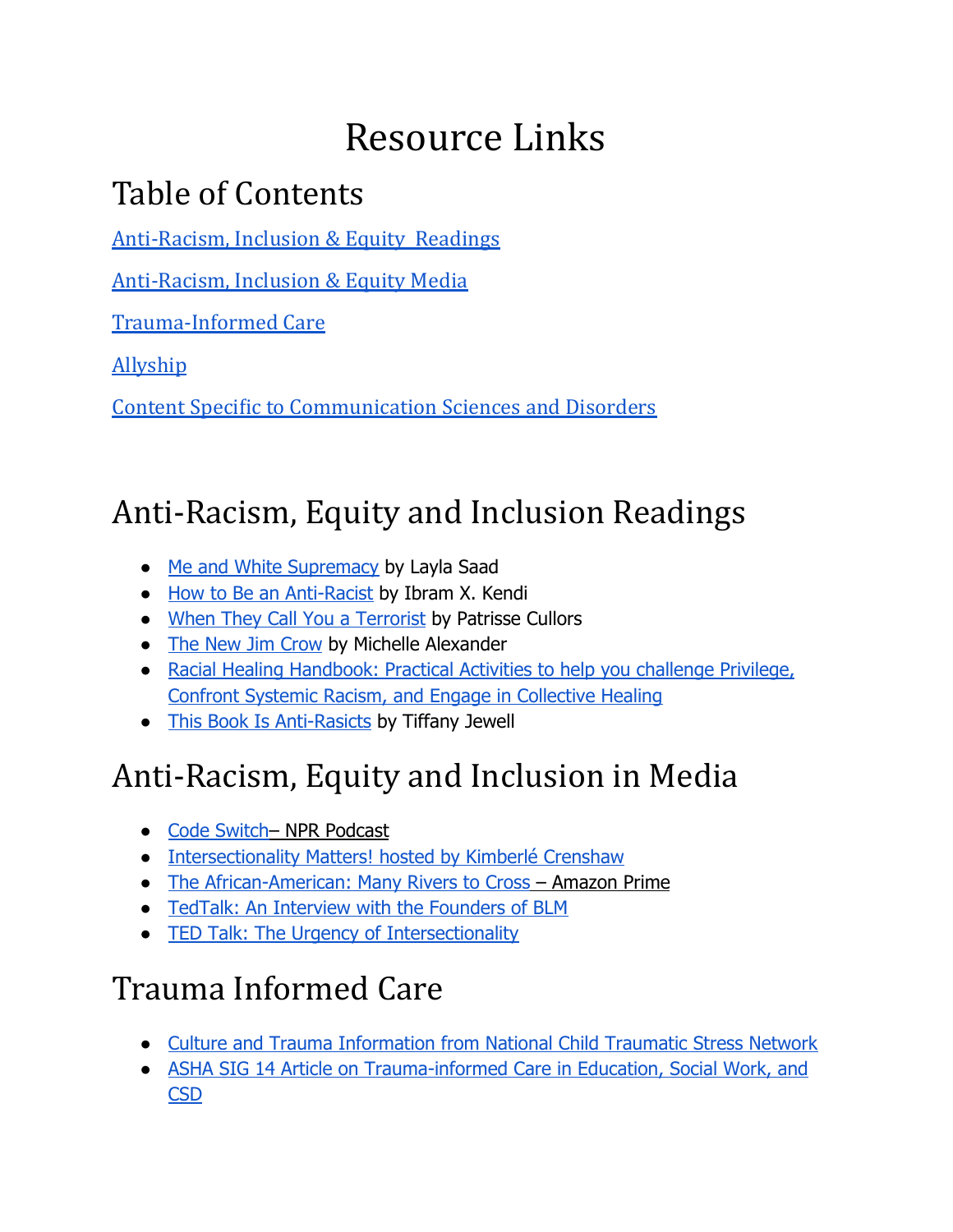- [CE on the Effects of Stress and Trauma on Language Development](https://www.speechpathology.com/slp-ceus/course/effects-stress-and-trauma-on-8940)
- [Article on Supervision and Trauma-Informed Practice](https://www.researchgate.net/profile/Laura_Quiros2/publication/320261014_The_intersection_of_identities_in_supervision_for_trauma-informed_practice_Challenges_and_strategies/links/5d29c2e1458515c11c2b700b/The-intersection-of-identities-in-supervision-for-trauma-informed-practice-Challenges-and-strategies.pdf)

#### <span id="page-1-0"></span>Allyship

- [See List of Resources at Dismantle Collective](https://www.dismantlecollective.org/resources/)
- [White Ally Toolkit](https://www.whiteallytoolkit.com/)
- Guide for Being a Strong White Ally by Paul Kivel
- [Checklist for White Allies by Powershift Network](https://www.powershift.org/resources/checklist-white-allies)
- [Article on Recognizing White Privilege](https://www.pdx.edu/multicultural-topics-communication-sciences-disorders/recognizing-white-privilege-first-steps-to-lessening-its-discriminatory-effects)
- [Guide to Allyship](https://guidetoallyship.com/)
- [Recommendations to White Allies in Higher Ed](https://www.insidehighered.com/advice/2020/06/10/recommendations-how-white-allies-can-truly-support-black-people-and-their)
- [Allies in Allied Healthcare](https://www.advancedtraveltherapy.com/allies-in-allied-healthcare-representation-in-therapy-materials/)

## <span id="page-1-1"></span>Content Specific to Communication Sciences and Disorders

- Ginsberg, S. M. (2018). Stories of success: African American speech-language pathologists' academic resilience. Teaching and Learning in Communication Sciences & Disorders, 2(3), 4.DOI: doi.org/10.30707/TLCSD2.3 Available at: <https://ir.library.illinoisstate.edu/tlcsd/vol2/iss3/4>
- Seminar- Teaching and Learning in Communication Science and Disorders: [Addressing Racism in Communication Sciences and Disorders Education](https://ir.library.illinoisstate.edu/tlcsd/addressing_racism_2020.html)
- ASHA Special Interest Groups with Cultural & Linguistic Diversity and Global **Perspective** 
	- Special Interest Group 14 Cultural and Linguistic Diversity
	- Special Interest Group 17, Global Issues in Communication Sciences and [Related Disorders](https://www.asha.org/SIG/17/About-SIG-17/#mission)
- ASHA Voices Podcast
	- [Communication Disorders and the Justice System](https://leader.pubs.asha.org/do/10.1044/asha-voices-cognitive-communication-disorders-and-the-justice-system/full/)
	- [Ijeoma Oluo Talks Race, Conversation, and Microaggressions](https://leader.pubs.asha.org/do/10.1044/asha-voices-ijeoma-oluo-talks-race-conversation-and-microaggressions/full/)
	- [Language and Identity--Shifting Away from a Deficit Perspective on](https://leader.pubs.asha.org/do/10.1044/asha-voices-language-and-identity-shifting-away-from-a-deficit-perspective-on-african-american-english/full/)  [African American English](https://leader.pubs.asha.org/do/10.1044/asha-voices-language-and-identity-shifting-away-from-a-deficit-perspective-on-african-american-english/full/)
	- [What Are Micro-Aggressions? While Celebrating Multicultural Milestones,](https://leader.pubs.asha.org/do/10.1044/what-are-micro-aggressions-while-celebrating-multicultural-milestones-convention-highlights-the-work-before-us/full/)  [Convention Highlights the Work Before Us](https://leader.pubs.asha.org/do/10.1044/what-are-micro-aggressions-while-celebrating-multicultural-milestones-convention-highlights-the-work-before-us/full/)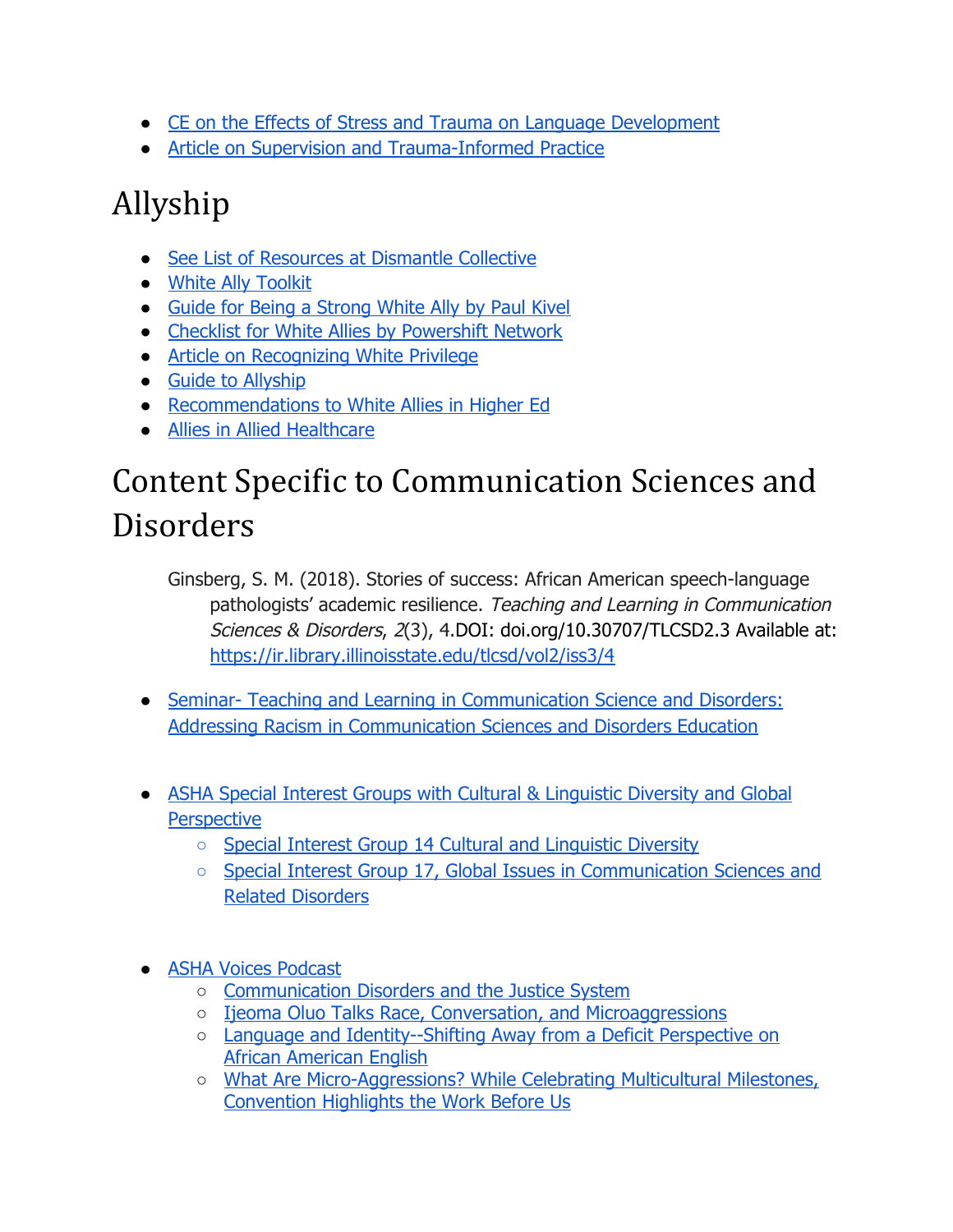- [Working At Diversity Awareness in Higher Education](https://blubrry.com/asha_voices/65853609/working-at-diversity-awareness-in-higher-education/)
- ASHA Live Chat Events
	- [Continuing the Dialogue on Dialect: Positive Steps Toward Less Biased](https://www.asha.org/Events/live/Continuing-the-Dialogue-on-Dialect/)  [Assessments of Children Who Speak African American English](https://www.asha.org/Events/live/Continuing-the-Dialogue-on-Dialect/)
	- [Dialogue on Dialect: A Positive Reflection on African American English](https://www.asha.org/Events/live/Dialogue-on-Dialect-A-Positive-Reflection-on-African-American-English/)
	- [Trauma-Informed Care: Perspectives from Education, Social Work, and](https://www.asha.org/Events/live/09-25-2019-Trauma-Informed-Care/)  [Communication Disorders](https://www.asha.org/Events/live/09-25-2019-Trauma-Informed-Care/)
- ASHA Office of Muliticultural Affairs Resources
	- [Addressing Disparities in the Wake of Injustice, Violence, and COVID-19 ;](https://leader.pubs.asha.org/do/10.1044/2020-0601-addressing-disparities-of-injustice/) Vicki Deal-Williams (ASHA Leader Live)
	- [Self-assessment for cultural competence](https://www.asha.org/practice/multicultural/self/) (ASHA)
	- [ASHA's Office of Multicultural Affairs](https://www.asha.org/practice/multicultural/)
	- [That's Unheard Of](https://www.thatsunheardof.org/) (ASHA)
	- [Multicultural Constituency Groups](https://www.asha.org/practice/multicultural/opportunities/constituency/)
- NSSLHA
	- [https://blog.nsslha.org/2020/06/16/raw-conversations-stop-the-silence-list](https://blog.nsslha.org/2020/06/16/raw-conversations-stop-the-silence-listening-session-and-tips-to-become-a-csd-student-ally/)  [ening-session-and-tips-to-become-a-csd-student-ally/](https://blog.nsslha.org/2020/06/16/raw-conversations-stop-the-silence-listening-session-and-tips-to-become-a-csd-student-ally/)
	- [Raw Conversations: Stop the Silence Listening Session and Tips to](https://blog.nsslha.org/2020/06/16/raw-conversations-stop-the-silence-listening-session-and-tips-to-become-a-csd-student-ally/)  [Become a CSD Student Ally](https://blog.nsslha.org/2020/06/16/raw-conversations-stop-the-silence-listening-session-and-tips-to-become-a-csd-student-ally/) (NSSLHA Blog)
	- [Your Role In Stopping the Silence Against Racism in CSD Programs](https://blog.nsslha.org/2020/06/09/your-role-in-stopping-the-silence-against-racism-in-csd-programs/)  (NSSLHA Blog)
	- [The Complicated American Culture—How It Affects Us As Future](https://blog.nsslha.org/2019/09/24/the-complicated-american-culture-how-it-affects-us-as-future-professionals/)  Professionals; Sara Benanti-Atiyat (NSSLHA Blog)
	- [Supporting a Culturally and Linguistically Diverse CSD Community](https://blog.nsslha.org/2020/01/28/supporting-a-culturally-and-linguistically-diverse-csd-community/) ; Nicole Flournory (NSSLHA Blog)
	- [Our Voices Count—A Panel on Multicultural Experiences](https://blog.nsslha.org/2018/05/01/voices-count-panel-multicultural-experiences-csd/); Teresa Girolamo (NSSLHA Blog)
	- [Dismantle Collective](https://www.dismantlecollective.org/)
- [SLPs of Color](https://www.stitcher.com/podcast/slps-of-color) Podcast